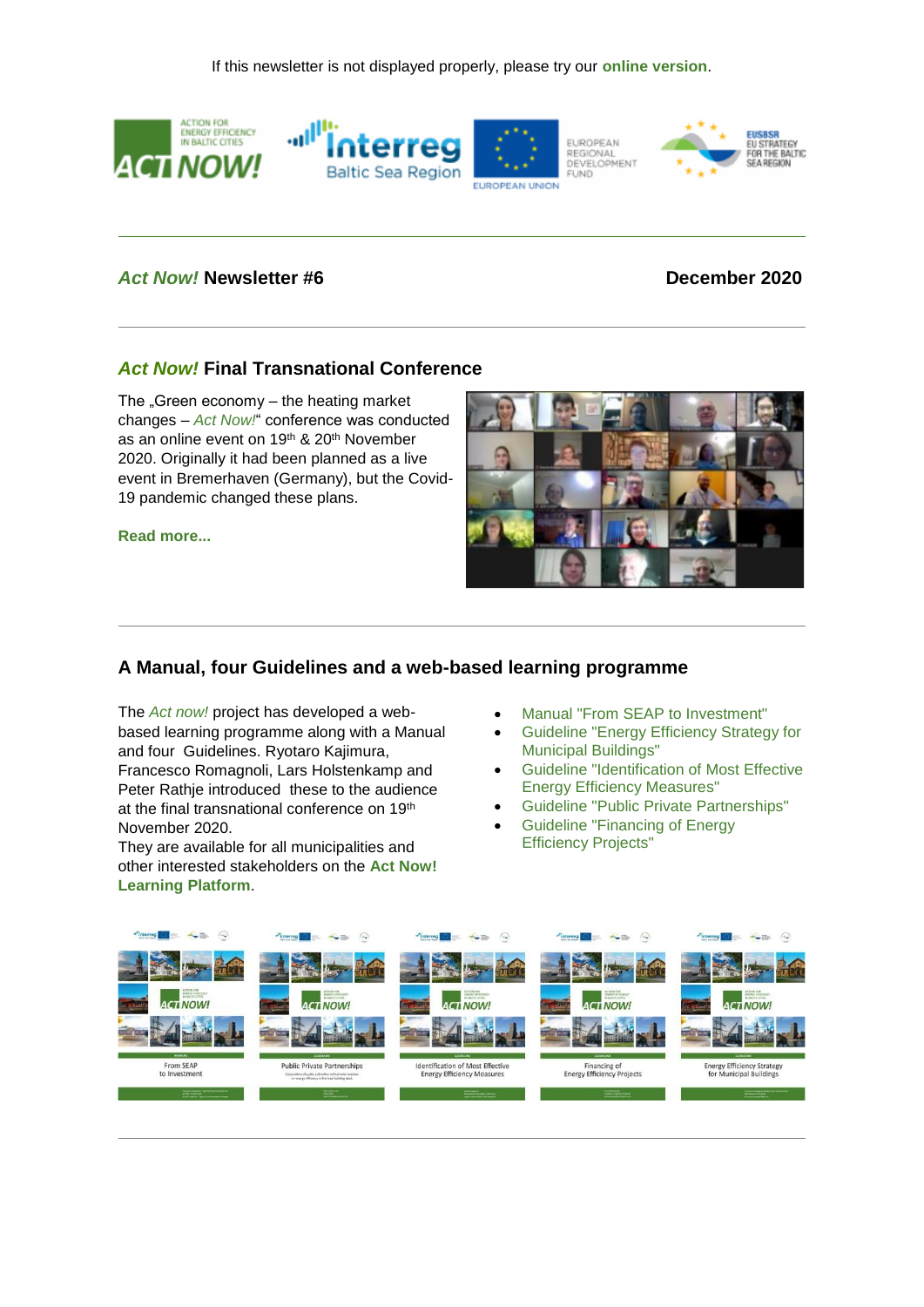# *Act Now!***'s Final Steering Committee and Partner Meeting**

As part of the final transnational *Act Now!* conference the last Steering Committee Meeting (SCM) was conducted on 20th November 2020, due to the Covid-19 pandemic as an online event. All 17 project partners attended the meeting, we were 30 participants from 9 countries. Following our SCM routine the meeting was nicely chaired by Meinhard Schulz-Baldes.

After we had heard more about the web-based learning programme a summary was given for the status and the transnational values of the pilot investments. It showed that 6 of 7 involved project partners went through the phases of procurement, installation, data production and have reached the final phase of data being linked to the energy management system.

As next presentation the status report about the feasibility studies showed an overview of the future investments planned by the 9 municipalities after the *Act Now!* project will be finalized.

Besides the regular Interreg BSR progress reporting and budget topics, the dissemination of project results through publications and through workshops were discussed.

The 24 regional/national workshops conducted overall in the 9 countries have reached an audience of approximately 1,000 stakeholders, and there are two more workshops to come in the next weeks.

The final project evaluation showed good results for project management and work in the local energy efficiency groups and also illustrated the impact of the Covid-19 pandemic on project activities. For the municipalities the work was rated as very beneficial.

[Author: Petra Schneider]

### **Workshops for a raised value of the building stock**

During the three years of cooperation in the international project *Act Now!*, funded by the EU Interreg Baltic Sea Region programme, three workshops have been conducted in Southeast Sweden. The first two workshops were mainly targeting the public sector and the third included also the private sector. The three workshops have influenced the local authorities to change their lending from other sources into the Kommuninvest Green lending system for investments in energy efficiency measures. They have also to some extend changed how they deal with budgeting investments to achieve longterm investments and keeping the buildings in better shape to avoid costly maintaining emergencies.

Lena Eckerberg, project manager at Energy Agency for Southeast Sweden says: "*There are still a lot of things to improve but the wheels are spinning in the right direction.*"

At the first workshop the participants discussed how to work for energy efficiency in public owned buildings. Three main points were discussed: policy documents, training and capacity raising activities and energy monitoring systems. The participants discussed the importance of local

Integrating energy issues with daily work is a constant process that must be followed up continuously. In the daily work, it is appropriate to work with checklists. The group discussed that the knowledge about energy use and energy efficiency in buildings must be increased. Different training is required depending on the role, tasks, need for cutting-edge knowledge. Acquired knowledge and experience should be shared with colleagues within the municipality.

The main topic discussed in the second workshop was how municipalities should work with the first concrete steps towards smart and resource efficient energy optimization. The workshop started with the present municipalities during the workshop discussing their problems when it comes to energy efficient investments and calculate the energy consumption waste. The municipalities have calculated investments, results and how to streamline results. They spend too much money on maintenance instead of reinvesting in a long-term to maintain value and energy-efficient properties. The possibility of using Kommuninvest Green lending opportunities were highlighted.

The third workshop was organized as an online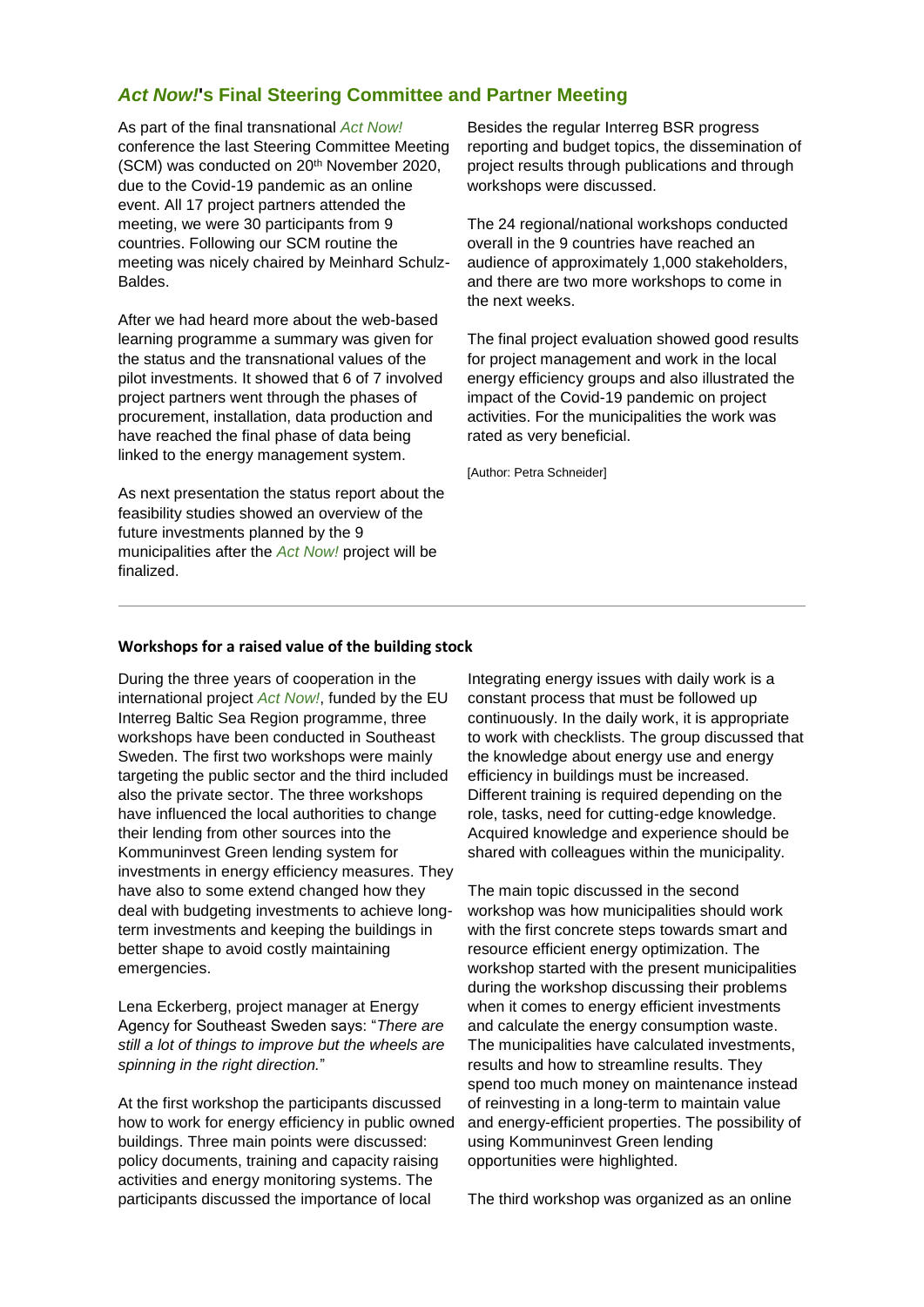policy documents to give support and goals to the work and the employees. They also pointed out the value of mapping the energy consumption on the buildings to give a good overview in the present situation and important key figures for the monitoring process. They agreed to pinpoint a few buildings to let them be a model for the upcoming work. A good structure and well-working routines are fundamental for the success of energy efficiency work. A clear division of roles with responsibilities must be introduced. It is important that the person responsible for delegating the tasks also ensures that they are carried out. Structure and routines must be processed and disseminated to all employees involved.

event and was also targeting the private sector. The conclusions and findings from the previous workshops were presented. Many property owners do not have a long-term strategic planning for the improvements of their properties. Instead the buildings are maintained by upcoming necessary actions using resources that should/could be used for long term improvements of the buildings and by that keep and raise the value of the buildings.

[Author: Lena Eckerberg]

### *Act Now!* **has been a spur in Mönsterås**

Mönsterås municipality is participating in the *Act Now!* project and by that changed their systematic work with their buildings. They have now an approach of value-raising of their buildings rather than ordinary maintaining the buildings. By focusing on preventive maintaining instead of ordinary maintaining they avoid future problems in the buildings, for instance mold, moister etc.

Marcus Olsson, building manager at Mönsterås municipality says: "*The cooperation with Energy Agency for Southeast Sweden and the repeatedly organized local energy group meetings have been a spur for us. It has boosted the internal strategic energy efficiency work. Also, the capacity building activities within the project has led to a new approach from our financial department and we handle the future investments differently. The long-term strategic energy efficiency work has now a stronger position in the budget. Our next step is to develop a premises supply plan to ensure we make the most efficient use of the existing buildings and premises we have in our building stock."*

In addition to the changes in the internal work, with improved routines and a complete review of the properties, Mönsterås municipality has developed a new function as an operations technician for the buildings. The first task for Albin Berg, the new employed operations technician, was to now prepare the settings of the municipality for the new automated energy monitoring system that saves time, provides



Albin Berg says: "*Now we will have significantly better control of the properties and good conditions to reduce problems and maintenance costs in our properties.*"

For three years, Energikontor Sydost has worked within the international EU-project *Act Now!* The project is about supporting municipalities for energy-efficient property management.

"Our aim is to strengthen our members, the public sector with the development and use of more efficient energy monitoring, collection of energy data and monitoring of energy performance. It is also about bridging various forms of administrative barriers that slow down decision-processes and initiatives for energy efficiency by highlighting various innovative financing methods." says Johan Milton, project manager at Energikontor Sydost. "It' feels great to see our work gives positive results."

[Author and picture: Lena Eckerberg]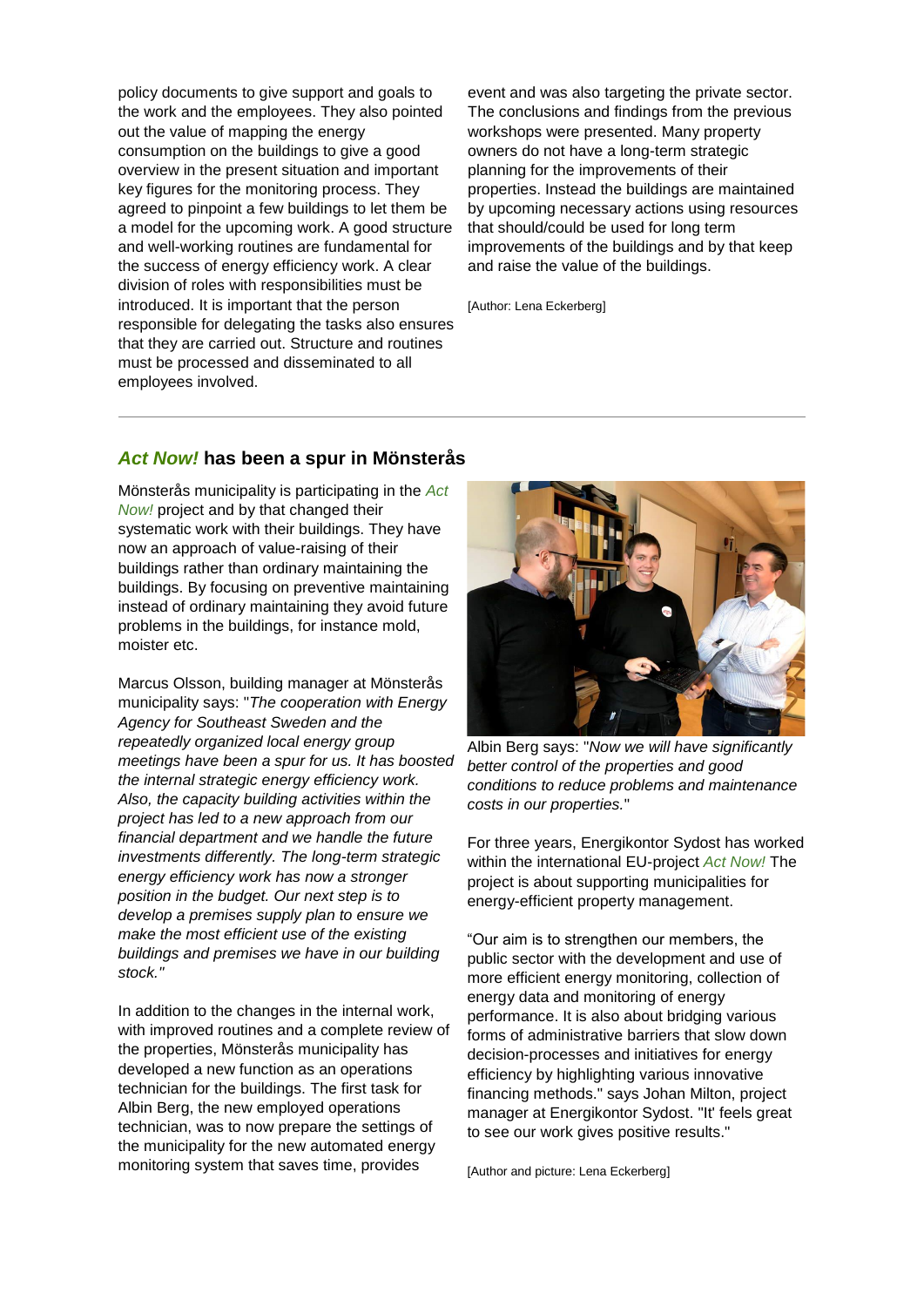better supervision and an overview of operation and energy statistics.

## **ProjectZero's third Workshop in the** *Act Now!* **project**



ProjectZero hold workshop #3 on 4<sup>th</sup> September 2020 at Hotel Scandic in Sonderborg, where 65 citizens participated.

The participants represented working group participants from i.a. our LEEG in *Act Now!*, "ambassadors" for the green transition, local stakeholders and experts, who all contributed their knowledge, experiences and relationships to the local community.

The purpose of workshop 3, which we called "Summer Summit" was to take stock of the results since the summer of 2019 in all working groups including our LEEG for the private home owners in *Act Now!*, to look ahead, be aware of the challenges and discuss and laid a specific work plan for the next 12 months of work. There in addition to strengthen the execution and implementation of the 50 concrete projects in Sonderborg municipality's climate action plan, "Roadmap2025" where the next milestone is 2025, which shows the way to  $CO<sub>2</sub>$  neutrality in 2029.

Due to Covid-19, the process of the meeting was different than at the two previous workshops in *Act Now!*. The working groups sat in their respective rooms throughout the meeting, and joint presentations to the participants and reporting from the groups took place online.

This means, of course, that we had to do without the informal discussion, which is usually during the breaks and which also contributes to the exchange of knowledge and new acquaintances between the participants. The joint presentations were of a general nature, which were subsequently to contribute to the discussions in the groups.The focus was on the national framework, the government's new climate law, Sonderborg municipality's SEP on results and recommendations, especially on heating, transport and agriculture.

In *Act Now!*´s LEEG for private home owners, everyone agreed, that the work and results over the past year were extremely satisfying, with a really good and dynamic work ethic. Our Act Now LEEG works purposefully to achieve the estimated CO<sub>2</sub> reduction both in 2020 and in "Roadmap2025" through good contact with citizens, through tools such as courses for craftsmen and employees at financial institutions and cooperation with district heating supply companies and providers of heat pumps.

Analysis of the different LEEG´s focus areas shows that energy consumption and CO<sup>2</sup> emissions are generally developing more positively in Sonderborg, than in the rest of Denmark, but also that there is a need to strengthen energy efficiency efforts across citizens, housing associations, schools and companies and others.

After a full day of indoor work in the working groups, the participants gathered with some distance in the late afternoon, on the lawn outside the hotel. There, Mayor Erik Lauritzen thanked on behalf of the city council the many volunteers both LEEG in the *Act Now!* project and other groups, who together contribute to the goal in "Roadmap 2025" for a reduction of 75 %  $CO<sub>2</sub>$ .

[Author: Vivian Kroll]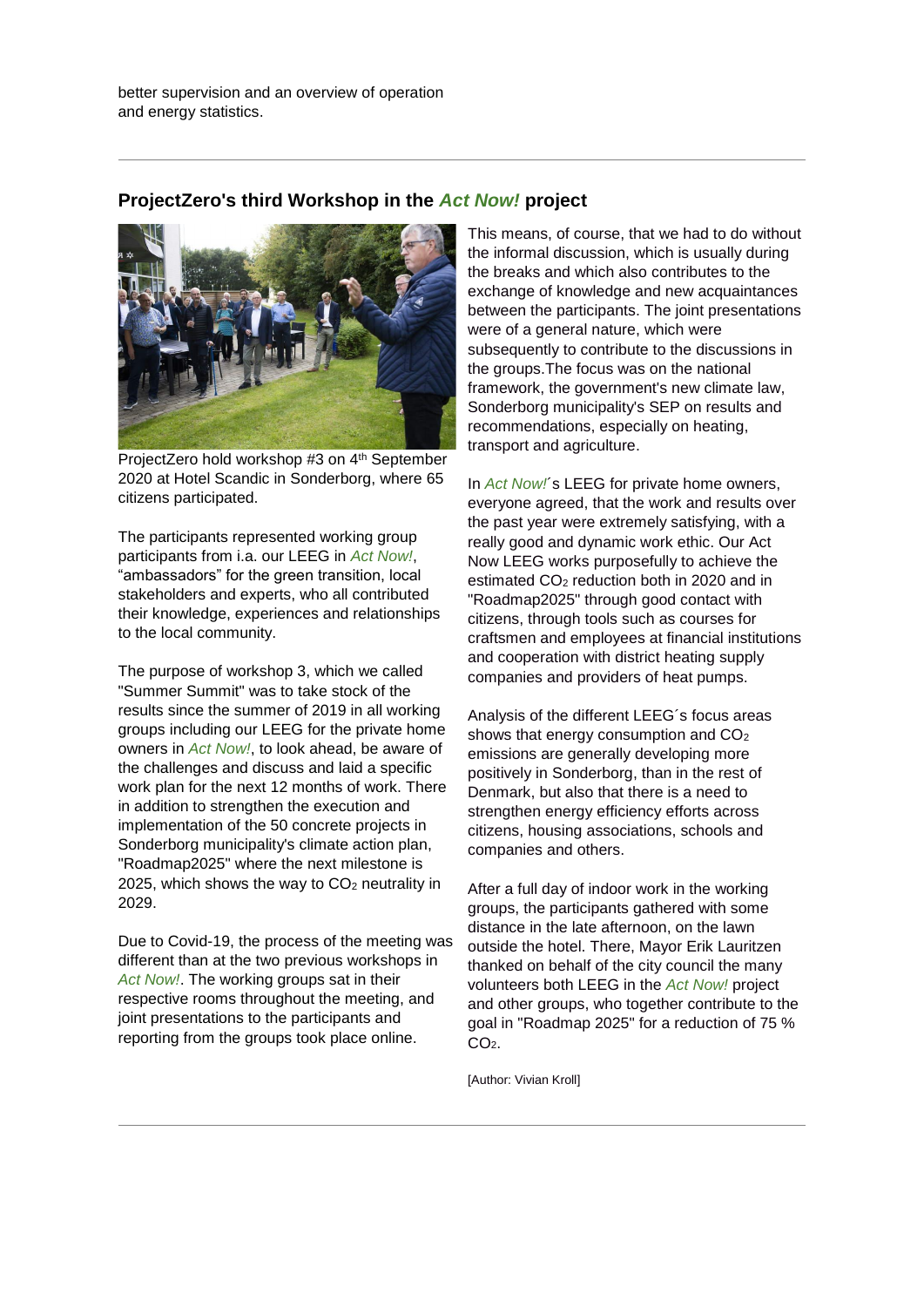# **Sievi Local energy efficiency group (LEEG) – the comprehensive development of municipality energy efficiency**

Sievi is a small municipality with a population less than 5,000 habitants and it is located in Northern Ostrobothnia Finland. It is an industrial locality with the rich agricultural sector and therefore the self-sufficiency in workplaces is one of the highest in Finland, over 100 %. *Act Now!* project helped to establish Local energy efficiency group (LEEG) in Sievi at the end of 2019.

Due to the fact that the municipality has strong stakeholders, the structure of the LEEG is also stakeholder dominant, having members not only from the municipality but also from local industry, agriculture, the parish and the energy company.

Although the main work of Sievi LEEG is to develop the energy efficiency of the municipality buildings, the LEEG meetings often have different stakeholder talking to each other with new ideas



how to develop their shared interests. LEEG meetings have been so innovative that the newly written SEAP contains a chapter with the energy efficiency actions and ideas of the stakeholders. It could be truly said that Sievi LEEG is developing the energy efficiency of the whole municipality!

[Author: Anne-Riikka Rautio, Photo by Oliva Kankaanpää]

# **Regional workshop #3 in Sievi municipality**



The third regional workshop in the *Act Now!* project was held in the municipality hall of Sievi on November 6<sup>th</sup>. Due to the Covid-19 pandemic, the workshop had been postponed from August to November. However, the postponement gave an excellent opportunity to combine the workshop with the ending seminar of the Finnish part of the project. The workshop was a hybrid model meeting, both physical and online versions at the same time. Six participants attended the physical meeting in Sievi and 19 people participated online.

Jarkko Kivioja, the person responsible for the municipality buildings in Sievi, opened the workshop by telling how the *Act Now!* project has been useful for Sievi municipality. According to him, especially helpful aspects were the

Centria team, Anne-Riikka Rautio, Mikko Himanka and Simo Mäenpää, gave interesting presentations. Anne-Riikka Rautio talked about the whole energy efficiency process of the buildings, opened what are important parts of the process, and what is the road map for a successful energy efficiency work and results.

Mikko Himanka in co-operation with Ari Huhtala from Schneider Electric reviewed Sievi's EMS that has been developed during the project (investments and software). They pointed out how to improve the data collecting and how to analyse it in order to help the municipal decision making. This section caused a lot of discussion.

Simo Mäenpää talked about district heating trends in the past and in the future, starting from the 1<sup>st</sup> generation district heating model at the late 19<sup>th</sup> century ending at the 5<sup>th</sup> generation model. He also clarified what the flexible heat and electricity based on demand system and talked about the future trends concerning investments for heat and electricity storing systems are.

Before closing the workshop, Ritva Isomäki, the special adviser of the Northern Ostrobothnia provincial climate road map, briefed about the situation of the road map work. She also discussed with the workshop participants how to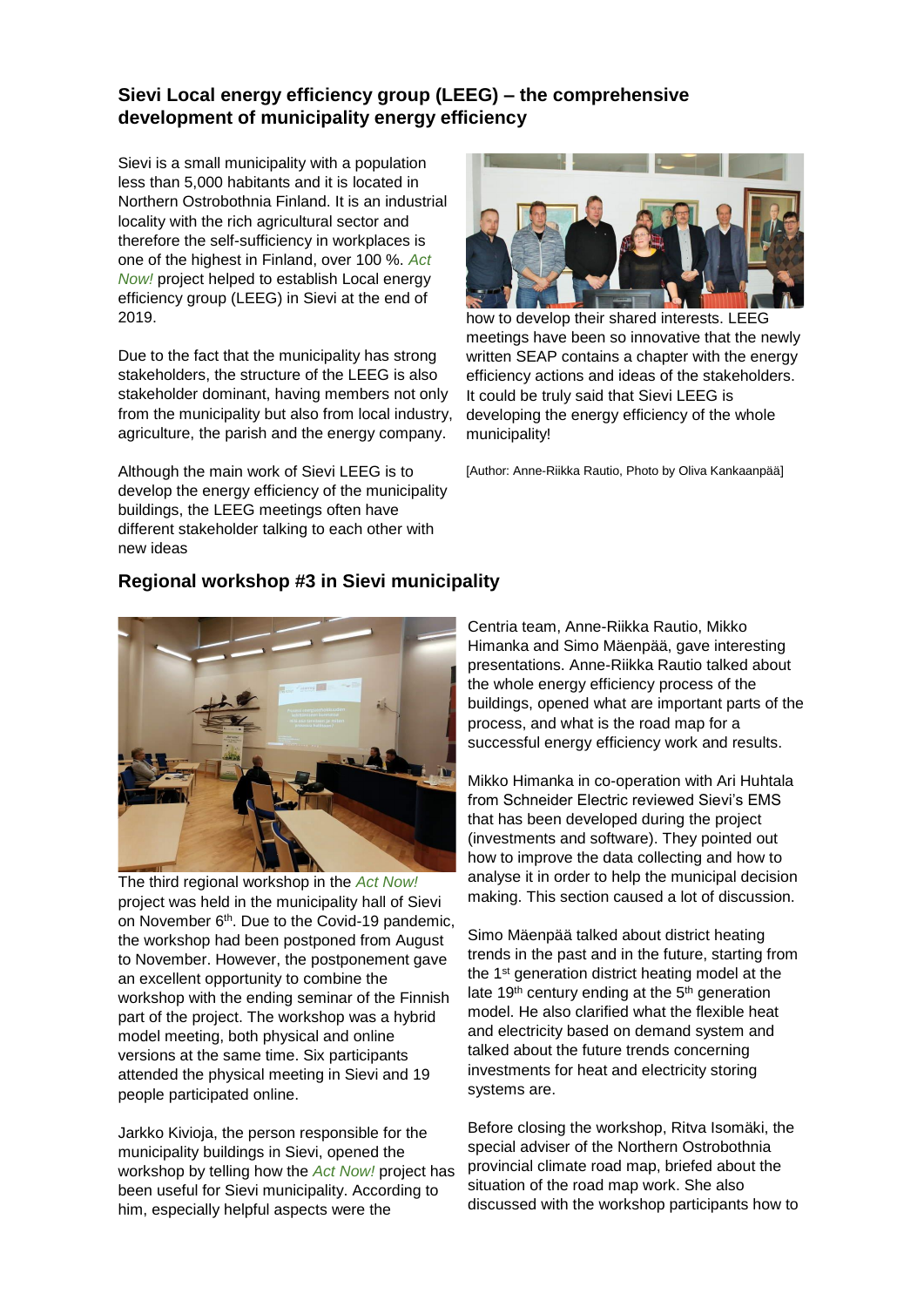investments made during the project, and the modernization of EMS including data collection and analysing system that are planned together with Schneider Electric. Jarkko Kivioja was also very satisfied that the Sievi LEEG (local energy efficiency group) process was started during the project. He believed that the LEEG process and SEAP implementing will continue very intensively in Sievi even though the *Act Now!* project will be ending.

link the very concrete and useful work from the *Act Now!* project to the province's road map work. The final conclusion was that the best way to do this is to get some budget for human resources in LEEG process and climate work (at municipal and regional level). To ensure the money dedicated energy and climate work, LEEG process and benefits could be written to the regional road map.

[Author and Photo by Anne-Riikka Rautio]

# **Why and how should we invest in improvement of air quality and energy efficiency of schools and public buildings?**

The third workshop (on 25.09.2020) of the *Act Now!* project focussed on the issues related to investments, thermomodernization and air quality in school building in Poland. The workshop had been planned as lively, active interactions of Academy, city administration and education specialists, but due to Covid-19 restrictions was moved this time to the internet. The Agenda included topics such as:

- Not obvious consequences of ventilation type in school classes;
- Results of air condition online monitoring in classes of Gdynia schools and proposed solutions in time of pandemic;
- Energy management system in PKT Gdynia and its effect;
- System solution for energy efficient buildings – case study – grammar school in Chotomów;
- Recommendations related to energy audits in Gdynia schools.

It is remarkable that law treats farm animals better and limits  $CO<sub>2</sub>$  concentration to 3000 ppm. whereas children in some schools are studying and writing tests when  $CO<sub>2</sub>$  concentration exceeds 4000 ppm. This was confirmed during monitoring air conditions in the frame of the Act Now! Project. This must be changed and such are our recommendations to Gdynia and other participating (OMGGS) municipalities.



[Author: Adam Cenian, Pictures: M. Ostachowicz]